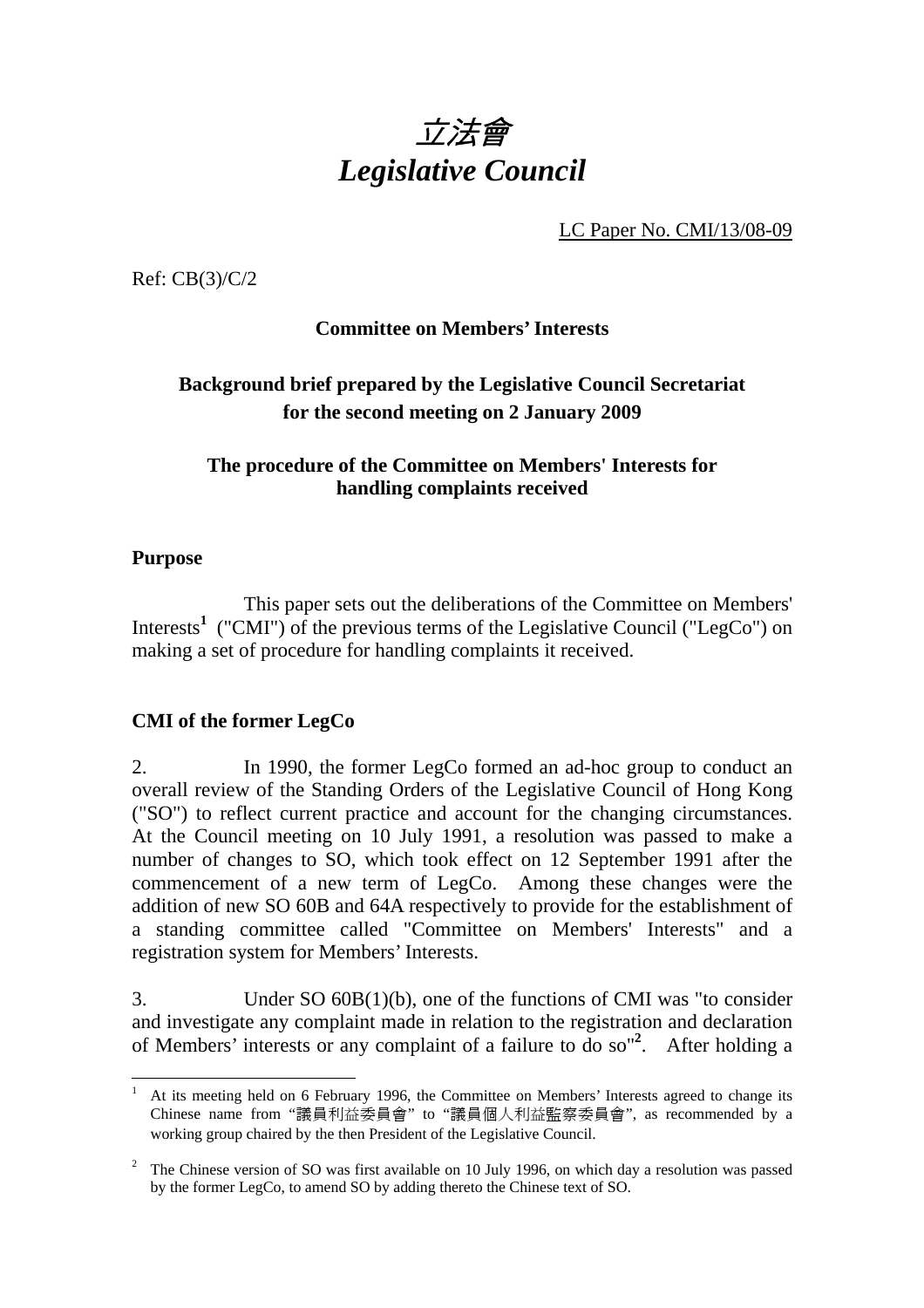series of meetings, CMI made a set of "Procedures of the Standing Committee on Members' Interests" (an extract of the relevant provisions on the handling of complaints is in **Appendix I**). CMI decided that a prima facie case had to be established before it would initiate further enquiry into a complaint and made a report to the Council. However, once an enquiry had been initiated, a report to the Council should be made regardless of whether or not the allegation was eventually substantiated because the public would demand to know the findings of CMI. CMI also considered that as its proceeding were not actually that of a court of law, it would be better to follow the system adopted by United Kingdom ("UK") House of Commons which did not allow legal representation by the Member under complaint.

# **CMI of the First LegCo (1998-2000)**

4. The Rules of Procedure of the Legislative Council of the Hong Kong Special Administrative Region ("RoP") was made by the First LegCo by passage of a resolution in Council on 2 July 1998. RoP 73(1)(c), which had the same wording as SO 60B(1)(b), empowered CMI to consider and investigate any complaint made in relation to the registration and declaration of Members' interests or any complaint of a failure to do so.

5. CMI of the First LegCo considered that although no complaint had been received, a detailed procedure for handling complaints and conducting investigations in relation to the registration of Members' interests should be put in place to ensure fairness to the Member under complaint and the complainant, as well as to guard against abuse or favoritism by a dominant party when CMI dealt with such complaints. After detailed deliberations as well as making reference to the practice and procedure for handling complaints about legislators in other legislatures and the procedure adopted by CMI of the former LegCo, CMI made "The procedure of the Committee on Members' Interests for handling complaints received in relation to the registration and declaration of Members' interests" ("the Procedure (1999 version)") and issued it to all Members in August 1999. The Procedure (1999 version) adopted by CMI of the First LegCo is in **Appendix II**, and its main features are set out in the ensuing paragraphs.

### Anonymous complaints [Paragraph 1 of the Procedure (1999 version)]

6. CMI decided that it would only deal with written complaints in which the complainants could be contacted and identified, and it would not consider anonymous complaints. The Clerk to CMI was also authorized to make initial contacts with the complainant to ascertain his identity. In arriving at this decision, CMI had taken into account the following viewpoints put forwarded by members: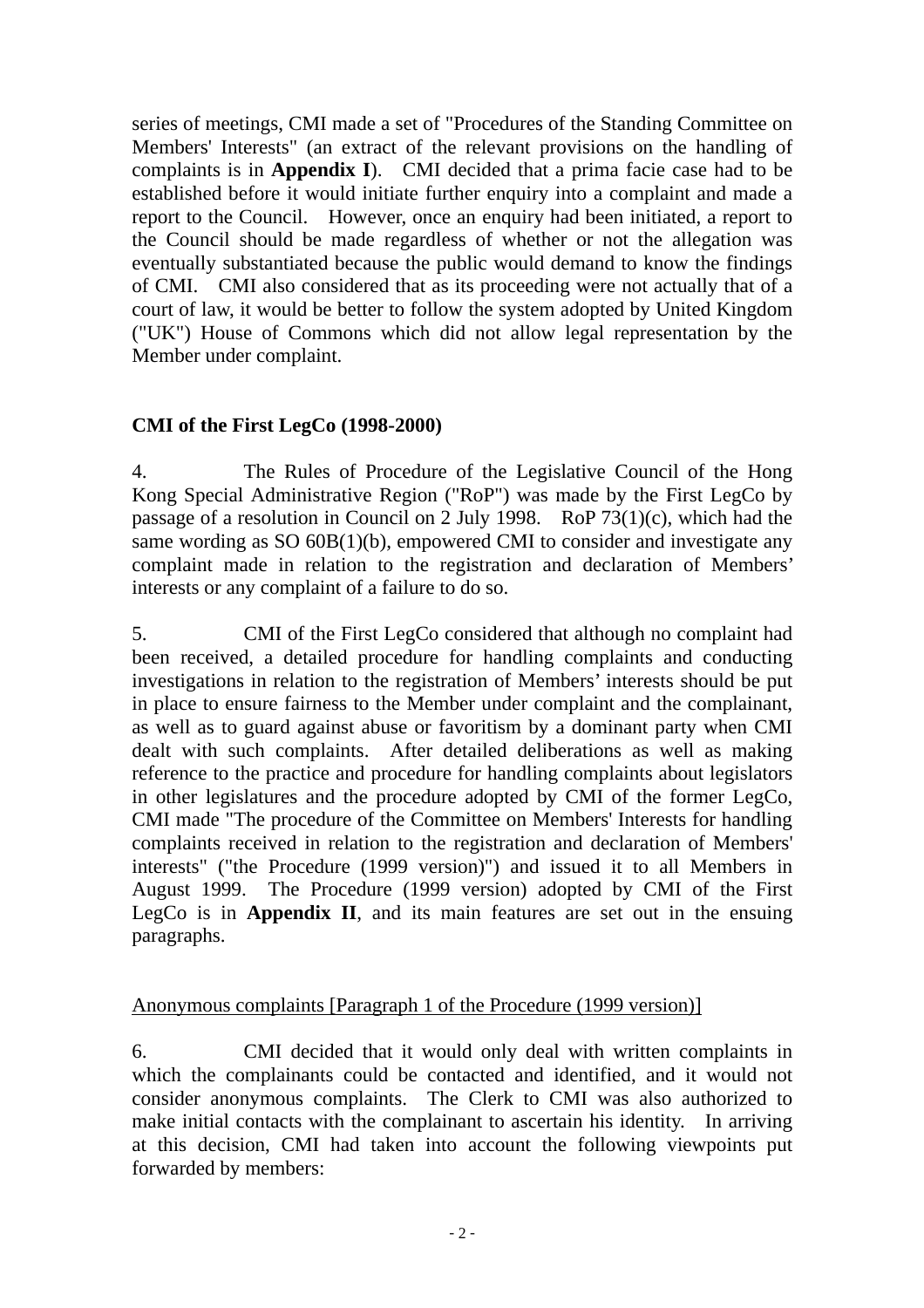- (a) if CMI did not know the identity of the complainant at all, there would be no one to provide evidence;
- (b) whilst a person who initiated a case without grounds in a court of law would run the risk of being charged for abusing the judicial system, an anonymous person who lodged a complaint with CMI without grounds would bear no such risk and there might be cases forged by the complainants;
- (c) there would be an inconsistency in CMI's approach if on the one hand, it did not deal with complaints which were based merely on speculations, inferences or unfounded judgements but, on the other hand, it was prepared to consider anonymous complaints; and
- (d) any member who considered that an anonymous complaint contained substantiated information could take up the case and lodge a complaint with CMI in his own name.

### Two-part approach to decide whether or not to hold a meeting [Paragraphs 2 to 5 of the Procedure (1999 version)]

7. CMI was aware that the mere holding of a meeting to consider a complaint might lead some members of the public into thinking that the complaint had some grounds. Even if the complaint was later found to be groundless, damage might have already been done to the reputation to the Member under complaint. CMI therefore decided to take a two-part approach so that the Chairman would do a preliminary screening of the complaints received by CMI. The Chairman would first decide whether a meeting should be held and, if he decided not to hold a meeting to consider a complaint, that decision could be overturned if a majority of members considered that a meeting should be held. The final decision, therefore, still rested with CMI.

8. The Chairman might decide not to hold such a meeting for the following reasons:

- (a) the complaint is not related to the registration or declaration of a Member's interests;
- (b) the complaint is based merely on speculations, inferences or unfounded judgements;
- (c) the complaint is made by an anonymous or unidentifiable person or by a person who cannot be contacted; and
- (d) other reasons he deems appropriate.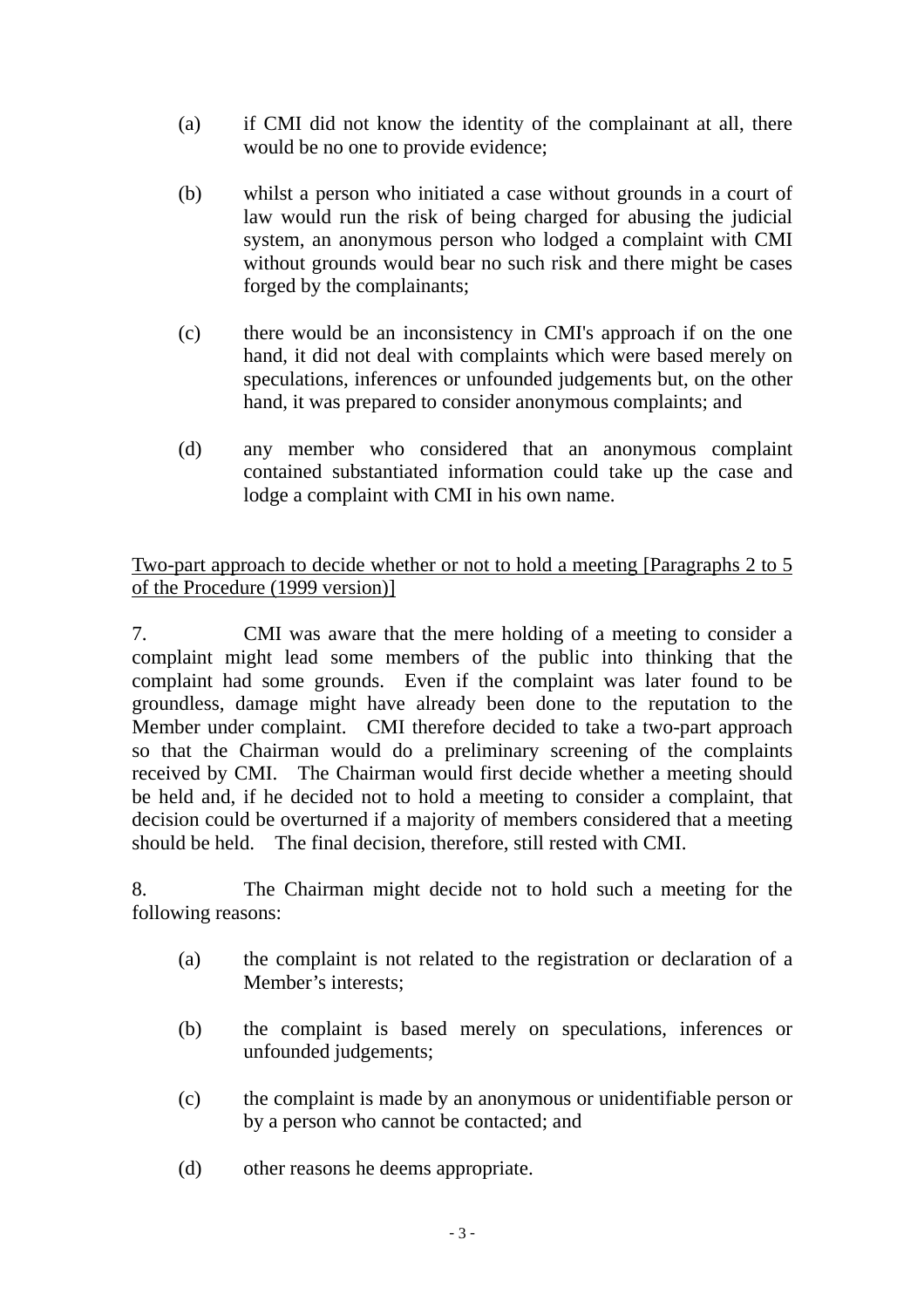Preliminary consideration stage [Paragraphs 6 to 9 of the Procedure (1999 version)]

9. CMI considered that before proceeding with an investigation, there should be a preliminary consideration stage to ascertain the subject of the complaint and gather relevant information. At the preliminary consideration stage, CMI might invite the complainant to attend a meeting to provide information. CMI might also invite the Member under complaint to attend a meeting to give explanations and to provide information. CMI would then decide whether to proceed with an investigation.

### Powers conferred on CMI by the Legislative Council (Powers and Privileges) Ordinance [Paragraph 11 of the Procedure (1999 version)]

10. CMI decided to clearly set out in the Procedure that being a standing committee, CMI might, in the course of an investigation, invoke the powers under section 9(1) of the Legislative Council (Powers and Privileges) Ordinance<sup>3</sup> (Cap. 382) to order any person to attend before CMI and to give evidence or to produce any paper, book, record or document in the possession or under the control of such person.

# Review of CMI's findings [Paragraph 14 of the Procedure (1999 version)]

11. The Procedure provided that upon receipt of CMI's notification of its decision that the complaint was substantiated, the Member under complaint could request CMI to review its decision.

# Report to the Council [Paragraph 15 of the Procedure (1999 version)]

12. The Procedure provided that if CMI was of the opinion that the complaint was substantiated (or in the case of a request for review, CMI was still of the opinion that the complaint was substantiated), it was required to present a report to the Council on the complaint and might also make a recommendation to the Council as to the sanction to be imposed under RoP 85.

# **CMI of the Second LegCo (2000-2004)**

13. CMI of the Second LegCo adopted the same set of Procedure (i.e. the 1999 version) and issued it to all Members in November 2000.

 $\overline{a}$ 3 At the Council meeting on 20 December 2000, the Adaptation of Laws Bill 2000 was passed to adapt the Legislative Council (Powers and Privileges) Ordinance and a few other ordinances to bring them in conformity with the Basic Law and with Hong Kong's status as a Special Administrative Region of the Peoples' Republic of China. One of the amendments made was that references to "立法局"(the Chinese term for Legislative Council) were adapted to "立法會", where appropriate. The short title of Cap. 382 has therefore been changed to "《立法會(權力及特權)條例》".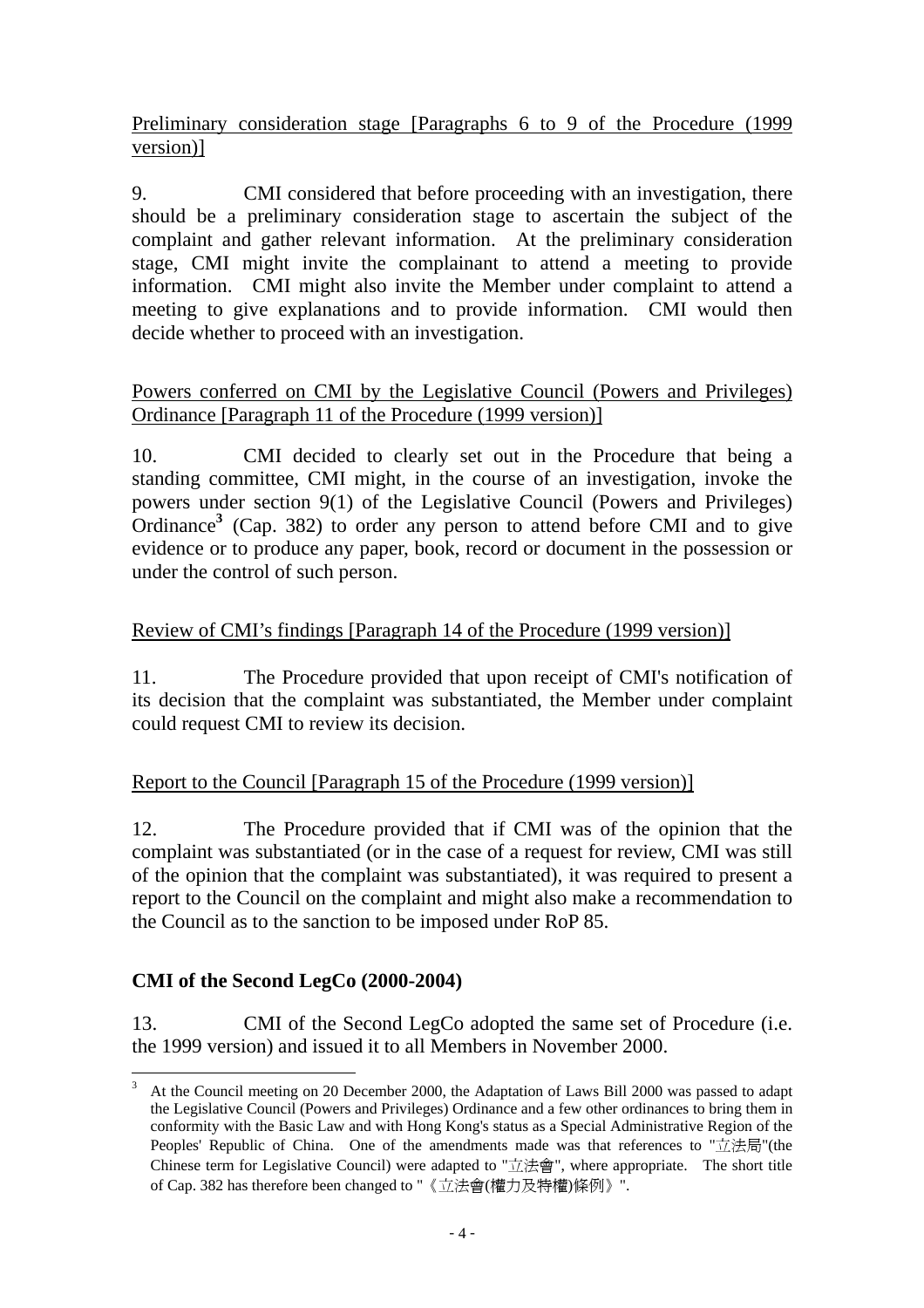# **CMI of the Third LegCo (2004-2008)**

14. CMI of the Third LegCo adopted the same set of Procedure (i.e. the 1999 version) and issued it to all Members in November 2004.

15. When CMI investigated the case of a Member's failure to register interests with the Clerk to LegCo pursuant to RoP during the period from November 2004 to February 2005, it made reference to the Procedure (1999 version).

16. In June 2006, CMI completed a study on the establishment of a mechanism for handling complaints concerning Members' operating expenses reimbursement ("OER") claims and applications for advance of operating funds ("fund-advance applications"). The study was conducted on the House Committee's request following public concern about the alleged misuse of OER by some Members. At the Council meeting of 5 July 2006, RoP were amended to clearly set out the specific conduct expected of a Member in making OER claims or fund-advance applications (RoP 83AA), to empower CMI to consider and investigate any complaints concerning OER claims or fund-advance applications (RoP  $73(1)(ca)$ ), to require CMI to have regard, in handling complaints concerning OER claims or fund-advance applications, to the provisions of the guide for OER claims issued by the Secretariat (RoP 73(1A)), and to provide for sanctions of a Member who failed to comply with the rule on making OER claims or fund-advance applications (RoP 85). The phrase "if it thinks fit" was included in RoP  $73(1)(c)$  and  $73(1)(ca)$  to specify beyond doubt that CMI had the discretion to decide whether or not to proceed with investigation of a complaint after preliminary consideration.

17. CMI also revised the Procedure (1999 version) having regard to its new function of handling and investigating complaints concerning Members' OER claims or fund-advance applications. The Procedure (2006 version) adopted by CMI of the Third LegCo is in **Appendix III**. While retaining the main features highlighted in paragraphs 6 to 12 above, CMI added new features to the Procedure, so as to enhance fairness to the Member under complaint as well as tighten up the confidentiality requirement, which are set out in ensuing paragraphs.

Complaints against a former Member or about acts allegedly took place more than seven years ago [Paragraph 1 of the Procedure (2006 version)]

18. CMI decided that it would not handle any complaint which was made against a former Member, or was about a Member's act(s) or omissions(s) which allegedly took place seven years or more prior to the date of the complaint. CMI's decision was based on the following considerations: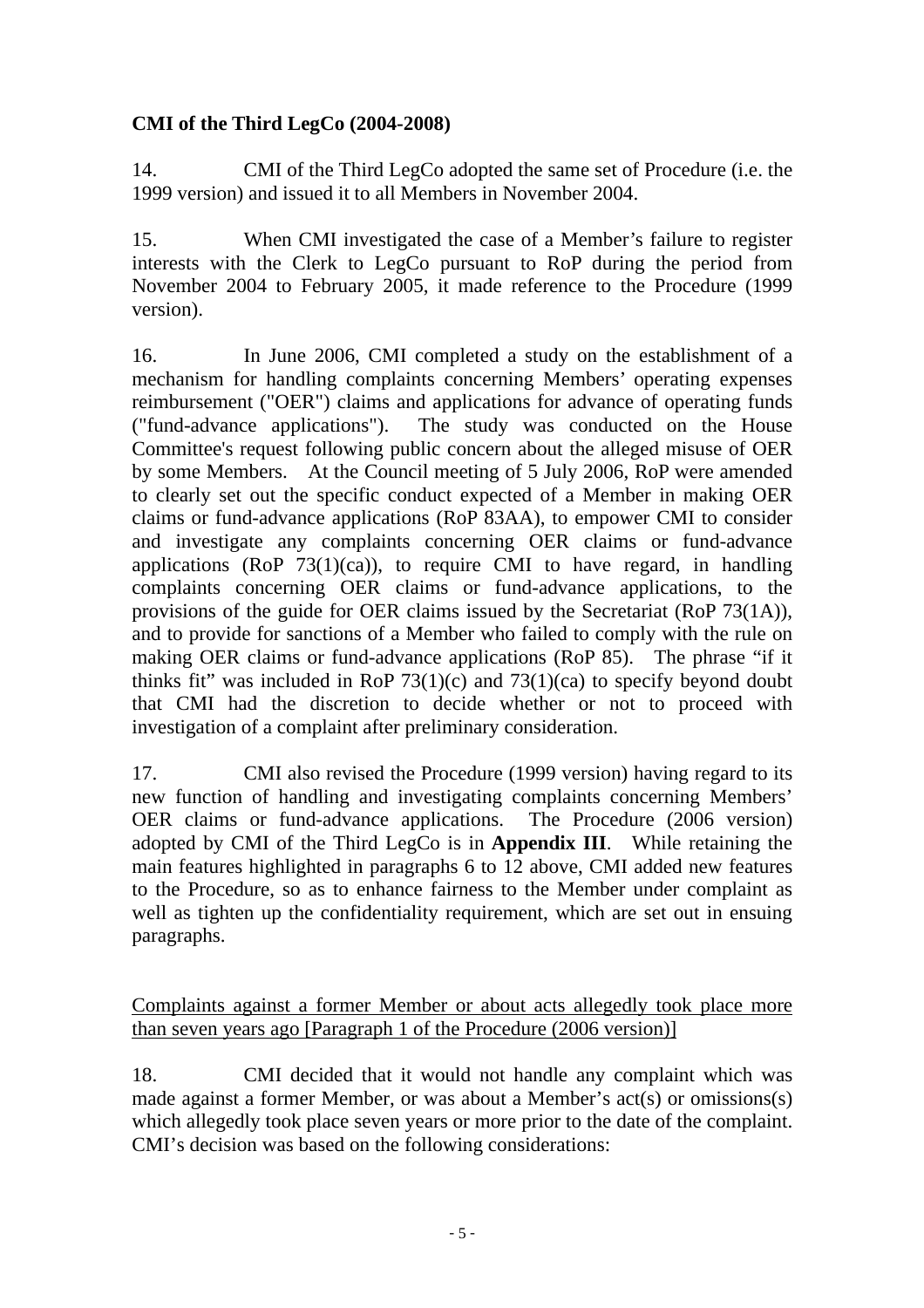- (a) it was difficult to impose sanction on a former Member;
- (b) it was unreasonable to expect a serving Member to keep his papers, records and accounts for more than seven years as they were not required to be kept for tax audit purposes;
- (c) the Member under complaint or witnesses might have difficulty to recollect events which happened many years ago;
- (d) various ordinances had provisions on the period of time beyond which legal actions might not be instituted; and
- (e) the seven-year rule was also adopted by the UK House of Commons.

### Additional reasons for the Chairman of CMI to decide not to hold a meeting [Paragraph 2(c) of the Procedure (2006 version)]

19. CMI decided that in addition to the reasons mentioned in paragraph 8 above, the Chairman may decide not to hold a meeting if the complaint involves substantially repeated allegations which have already been dealt with, except where fresh evidence has been produced.

# Right of silence in inquiries [Paragraph 9 of the Procedure (2006 version)]

20. CMI noted that in the UK House of Commons, if a Member under complaint chose to remain silent at a disciplinary hearing, the authorities concerned might take this into account when compiling their report. Also, under common law, where there was established a prima facie case in which the accused was reasonably expected to give explanations but he did not, the fact that he remained silent might be taken by the adjudicating authority as a factor reinforcing the case, although silence in itself was not evidence of the alleged conduct and would not relieve the prosecution of the burden of proof. CMI considered that where a Member under complaint was reasonably expected to give explanations of his case but he did not, it was reasonable for CMI, when deliberating the case, to take this into account. CMI therefore decided that this should be stated in the Procedure so that the Member under complaint would be aware of the consequence of remaining silent. In this connection, CMI decided that the Procedure should be amended to provide that a Member under complaint would be informed, at the time when he was invited to attend a meeting of CMI, that CMI might invoke the powers under Cap. 382 of the Laws of Hong Kong to order him to attend before CMI, and to give evidence or to produce documents, and cause him to be examined on oath.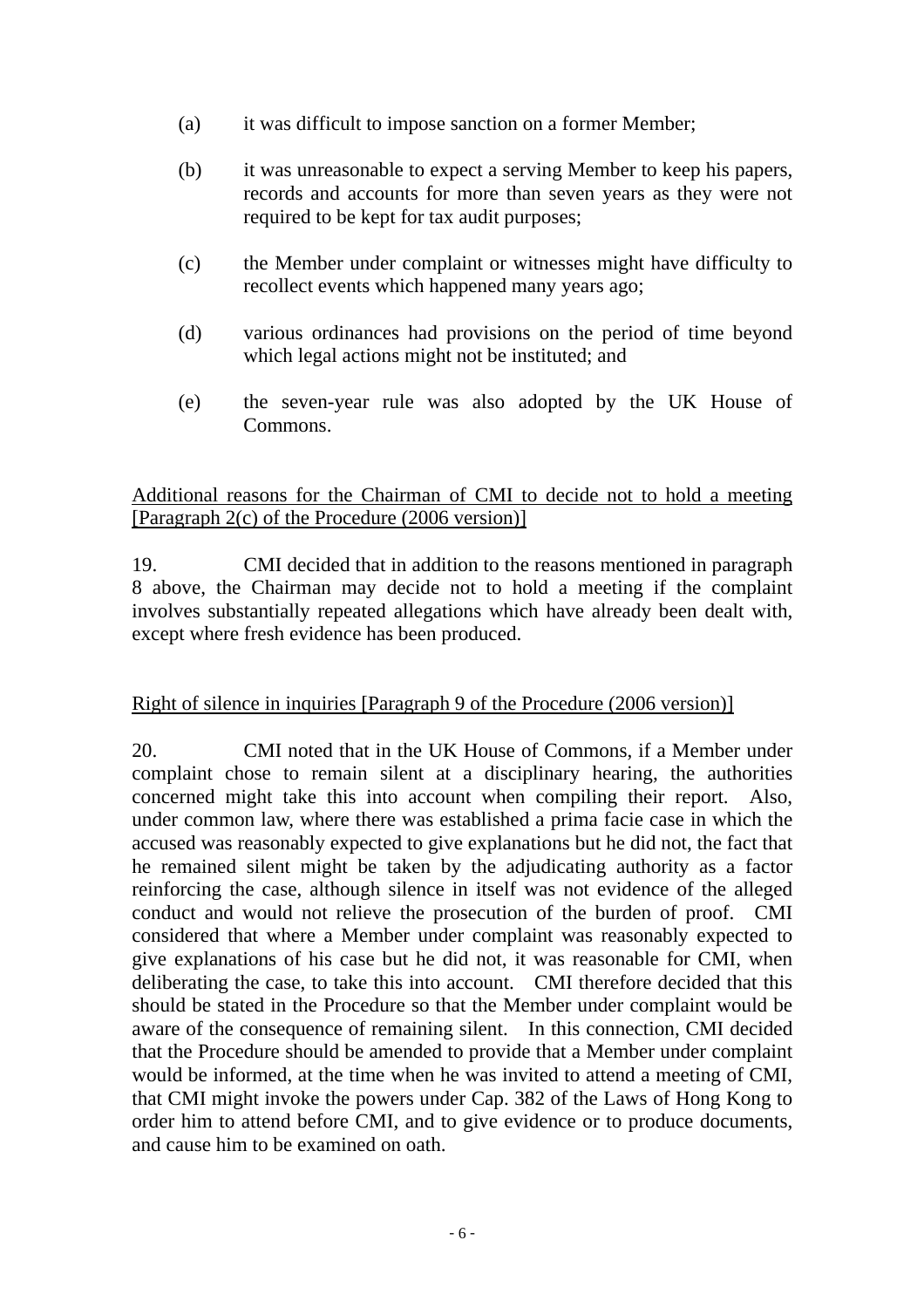Persons allowed to accompany the Member under complaint [Paragraphs 10 and 15 of the Procedure (2006 version)]

21. CMI decided that in attending before CMI, a Member under complaint might be accompanied by a maximum of three persons, which might include his legal adviser(s), for the purpose of giving him assistance or advice, but the Member had to answer questions, give explanations or provide information himself. The main consideration was to ensure fairness to him in the inquiry. The role of the legal adviser to the Member under complaint would be to advise him the implications of his answers to CMI. In arriving at this decision, CMI had taken into account the following considerations:

- (a) law enforcement agencies might be conducting concurrent investigations into the same subject matter, or related matters, of the complaint against the Member concerned, the legal rights of the Member under complaint who had received no legal training might be jeopardized if he was not allowed to be accompanied by a legal adviser;
- (b) the Member who was accompanied by a legal adviser would have no excuse for avoiding answering questions by claiming that he had to first seek legal advice;
- (c) there had been cases in which witnesses summoned by select committees were accompanied by their legal advisers;
- (d) the fact that different practices had been adopted by the selected overseas legislatures: in the UK House of Commons and the House of Representatives of the Parliament of Australia, a Member under complaint might be accompanied by persons other than lawyers to attend inquiries, but only he himself was allowed to respond to enquiries; in the Canadian Parliament, a Member under complaint might be represented by counsel or by any other representative and, in the House of Representatives of the United States Congress, by counsel;
- (e) according to the practice of disciplinary proceeding in the civil service, the accused officer was allowed to invite a friend or colleague to assist him in a disciplinary inquiry hearing;
- (f) although a Member under complaint should personally answer CMI's questions as he should be accountable for his OER claims, he might still need to consult his assistants before he could give correct answers to CMI; and
- (g) the number of accompanying persons should be kept to a minimum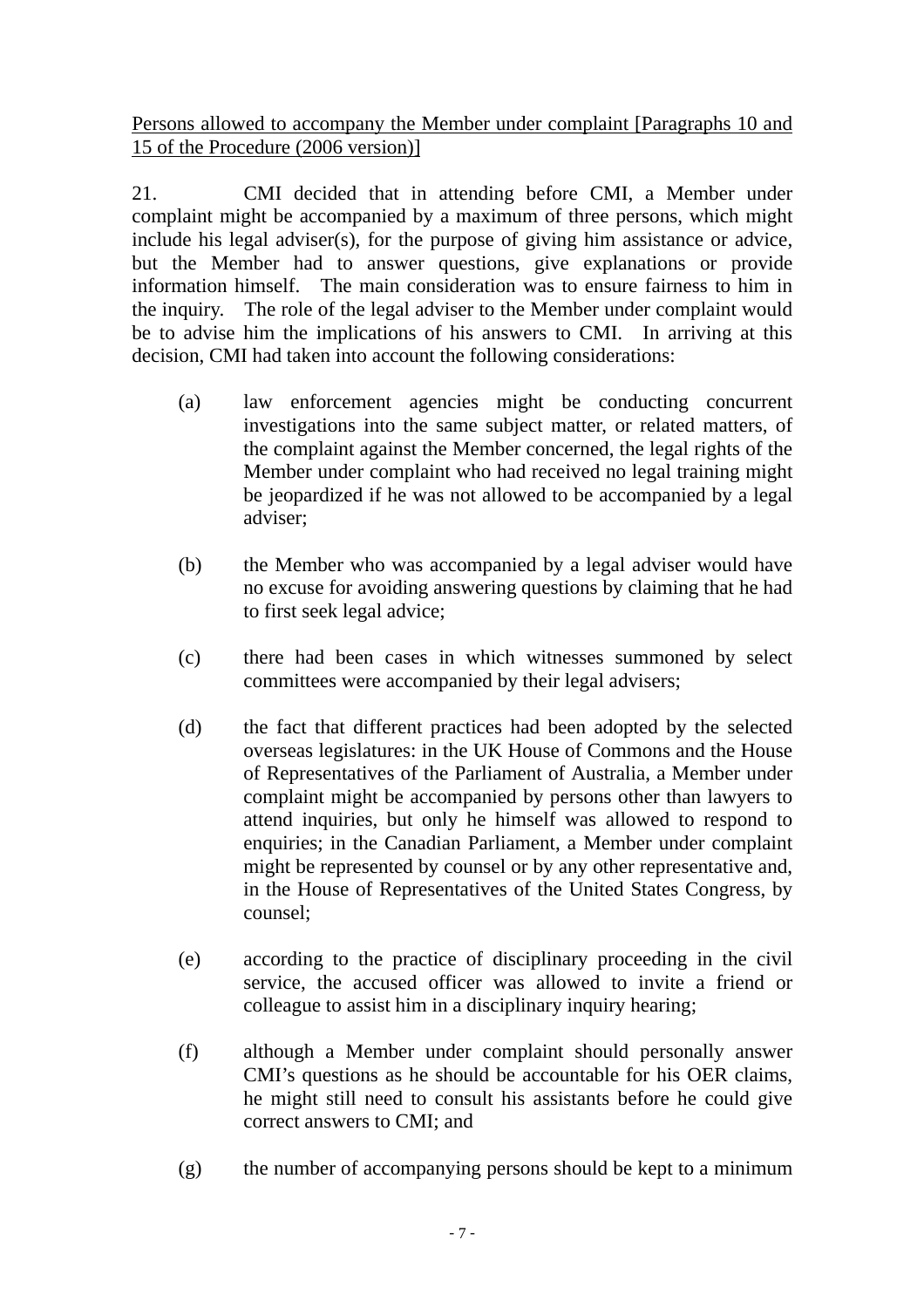in order not to adversely affect the efficiency of the inquiries, and they should not be allowed to address CMI.

# Investigation by a law enforcement agency [Paragraph 16 of the Procedure (2006 version)]

22. CMI decided that it should be provided in the Procedure that CMI might suspend its investigation if, during the course of doing so, it was learnt that the complaint or related matters was being investigated by a law enforcement agency, or related to a case pending in a court of law. The main consideration was whether the investigation conducted by CMI would prejudice the criminal proceedings. CMI also decided that whether it was appropriate to conduct parallel investigations should be considered on a case by case basis, having regard to all pertinent factors.

### The consideration of honest mistakes in deliberating the sanction to recommend [Paragraph 19 of the Procedure (2006 version)]

23. CMI noted that there was concern that, as Members normally delegated to their assistants the work of making OER claims, which involved many details, there was always the possibility that a Member would make "honest mistakes" and be caught by RoP 83AA, which impose a strict and clear duty on Members to "ensure" that any information provided was true, accurate and complete. To address this concern, there was a proposal that an explicit provision might be provided in RoP that where there was an honest mistake on the part of the Member under complaint, CMI should take this into account when deliberating the sanction to recommend. Also, if such a provision was provided, there would not be accusations of favouritism towards the Member under complaint on the part of CMI should it recommend that no sanction be made.

24. After deliberations, CMI decided that it was more appropriate to set out, in the Procedure instead of RoP, the consideration of honest mistakes when CMI deliberated the sanction to recommend in respect of a substantiated complaint.

# Confidentiality requirement [Paragraphs 21 to 24 of the Procedure (2006 version)]

25. CMI noted that the scope of RoP 81(1) was restrictive in that it related only to premature publication of evidence taken before a committee and documents presented to the committee. Members of the Public Accounts Committee were also concerned about the proceedings of the Committee's meetings being divulged, and this common issue would be examined by the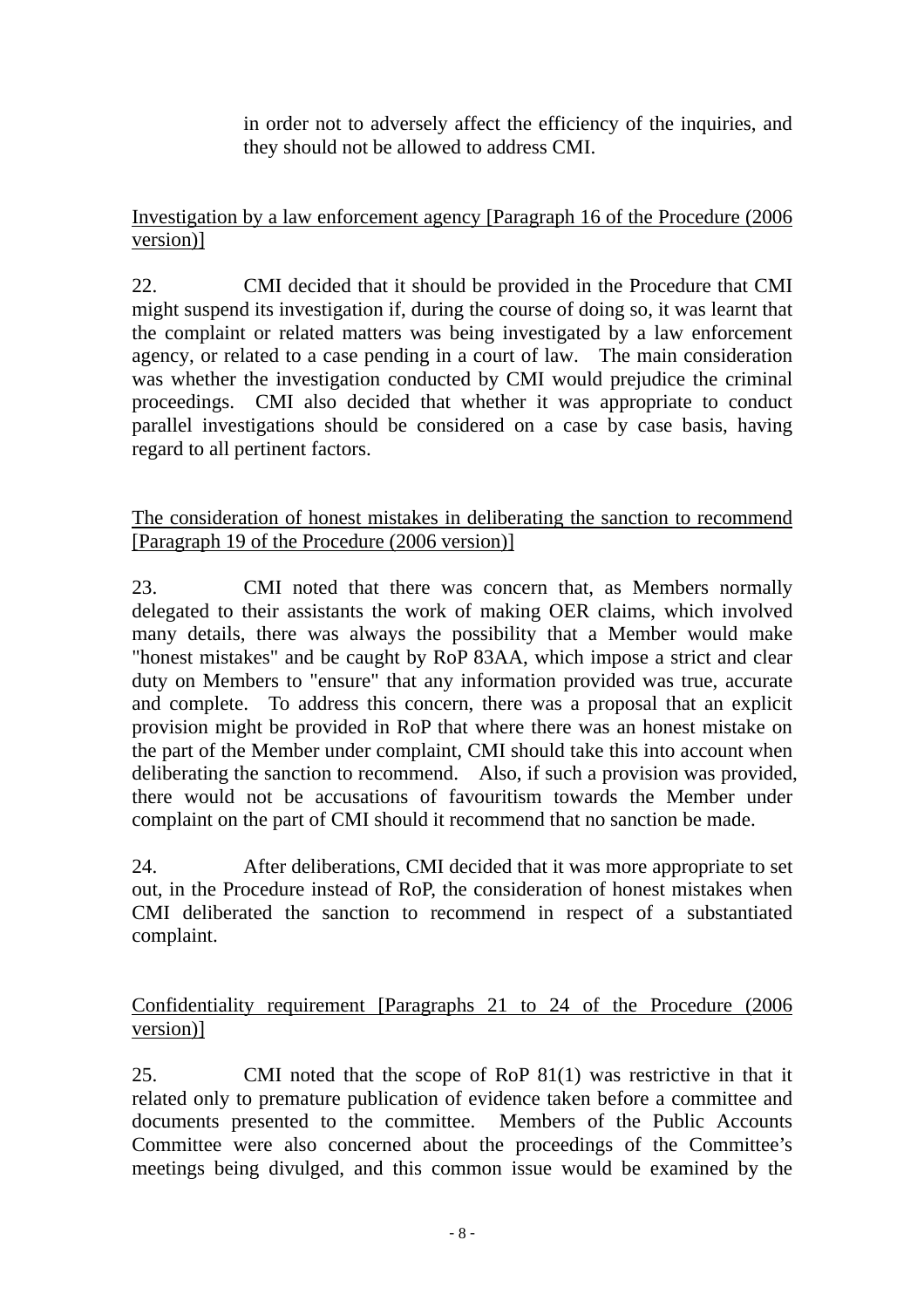Committee on Rules of Procedure ("CRoP"). As it would take some time before CRoP completed the related study, provisions should be added under the Confidentiality Requirement section of the Procedure to require any persons attending inquiry of CMI held in camera to sign a confidentiality undertaking, with the consequence that, if they were found to have breached the undertaking, they might be reprimanded by the Council on a motion to that effect. All members and other persons attending meetings of CMI held in camera shall be required to sign a confidentiality undertaking that they will not publish evidence taken before CMI, documents produced to it, or its deliberations and decisions before it has presented its report to the Council.

26. Some members had expressed concern that if the Member under complaint was required to sign a confidentiality undertaking that he would not disclose the proceedings of hearings held in camera, the Member might be disadvantaged, as he was deprived of the opportunity to discuss his case with confidants within his political party or with legal advisers. This might also be regarded as depriving the Member of the constitutional right to confidential legal advice under the common law. To address this concern, the Member under complaint would be required to sign, only when CMI provided him with a draft report or documents marked as confidential, a confidentiality undertaking pleging not to divulge any confidential information before CMI had presented its report to the Council.

27. Regarding whether the Member under complaint would breach RoP 81, which prohibited the premature publication of evidence, by having private discussions with his advisers, which did not lead to premature publication of evidence, CMI considered that the aim of RoP 81 seemed not to prohibit the Member from discussing with his advisers, but to prohibit disclosure to the public.

Complaints relating to OER claims made by Members before the establishment of the mechanism for handling such complaints

28. On the question of whether CMI could consider and investigate complaints relating to OER claims which Members had made before the establishment of the mechanism for handling such complaints, CMI accepted the advice of the Legal Adviser that according to the general principle of fairness, a mechanism for handling complaints should not be applied retrospectively to acts done before its establishment, and that given abuse of OER claims could be regarded as misbehaviour, there was the existing provision in Article 79(7) of the Basic Law which provided for censure of Members for misbehaviour.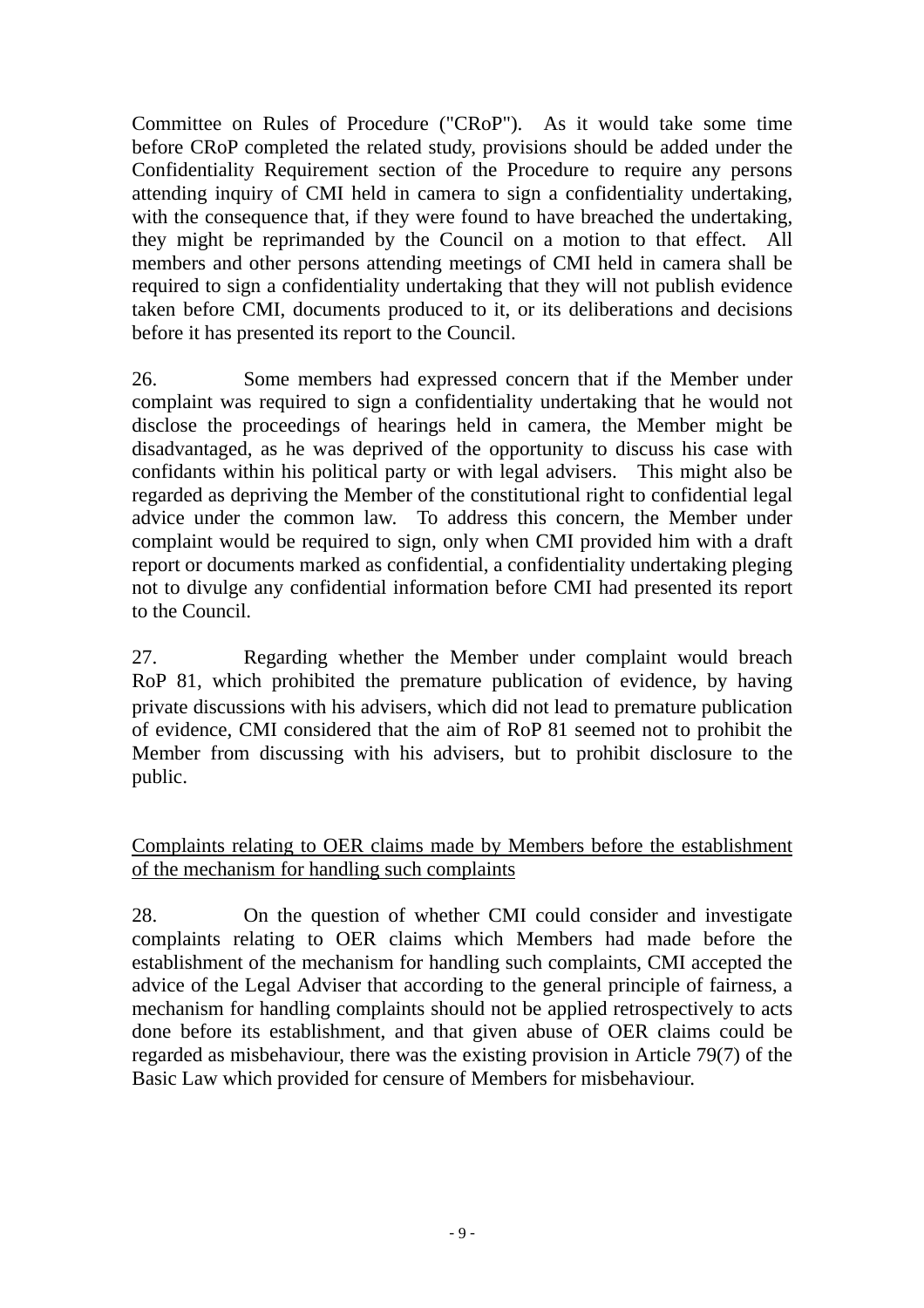# **Advice sought**

29. Members are invited to note the above information.

Council Business Division 3 Legislative Council Secretariat 30 December 2008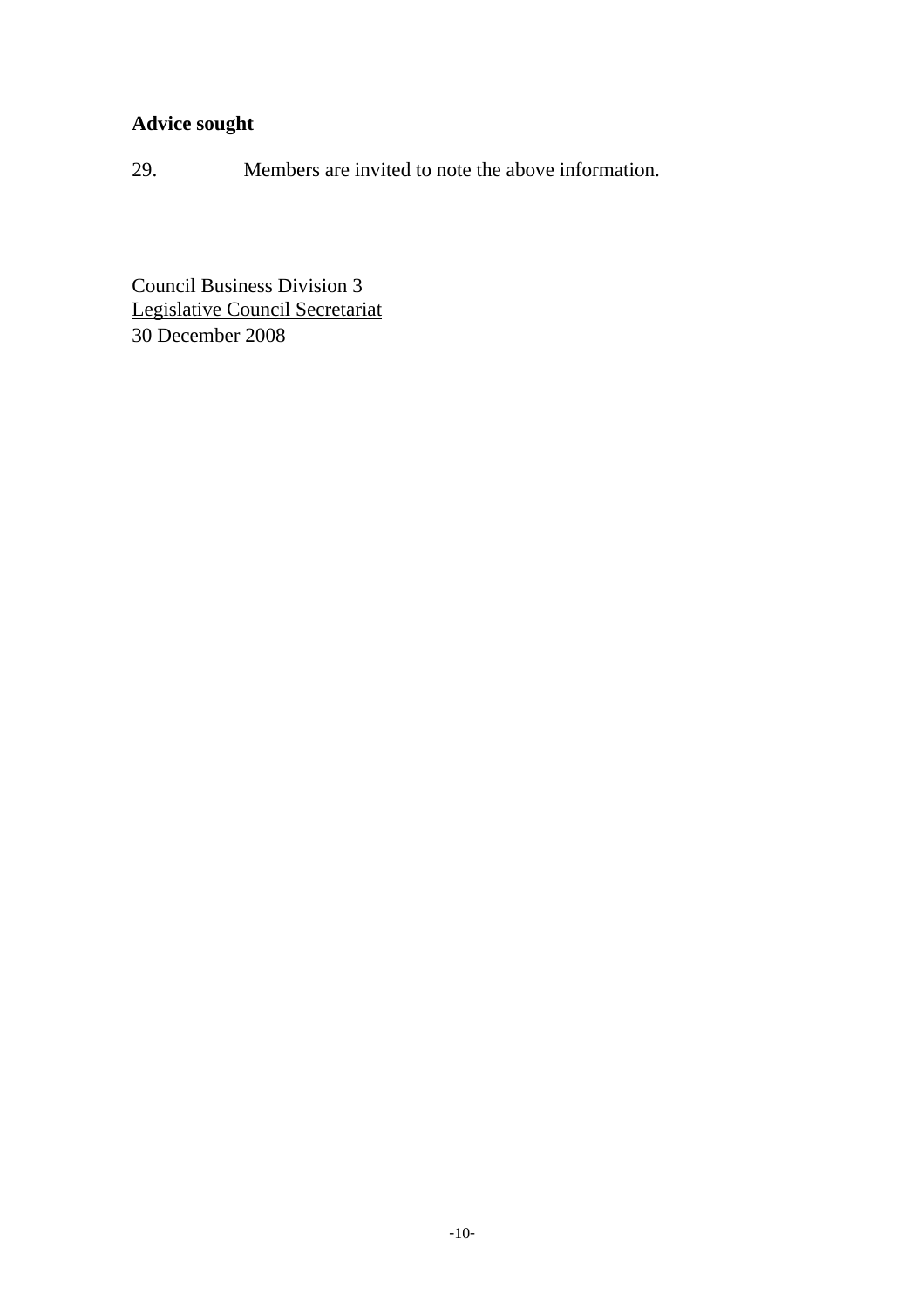### **Appendix I**

### **Extract of the Procedures of the Standing Committee on Members' Interests**

#### **II. Complaints by Members**

(1) Upon receipt of a written allegation from one Member against another Member relating to the Register or the disclosure of interests, the Committee may hear both Members, together with other evidence, as they think fit and may then make a Report to the Council together with a recommendation as to what action should be taken.

(2) Before making any such Report the Committee shall give the Member concerned the opportunity to make written representations and of being heard with such witnesses as the Member may desire to call.

#### **III. Complaints by the public**

(1) Upon receipt of a written complaint from a member of the public concerning an alleged breach by a Member of the Standing Orders relating to registration or disclosure of interests, the Committee shall examine the evidence produced by the complainant and decide whether a prima facie case of a failure to comply with Standing Orders has been established.

(2) If the Committee is satisfied that a prima facie case of a failure to comply with the Standing Orders has been established, they may, if they think fit, call foran explanation from the Member, to whom the details of the case shall be communicated by the Clerk.

(3) If the Member confirms that the allegation is true, the Committee shall forthwith make a Report to the Council together with a recommendation as to what action should be taken.

(4) If the Member disputes the allegation, the Committee shall take evidence from such persons including the Member and his witnesses if he so wishes, as they think fit, and shall then after due consideration make a Report to the Council together with a recommendation as to what action should be taken.

#### **IV. Participation of Members in the deliberations of the Committee**

(1) No Member of the Committee shall participate as a Member o the Committee in a complaint case where the complaint was made by or against him.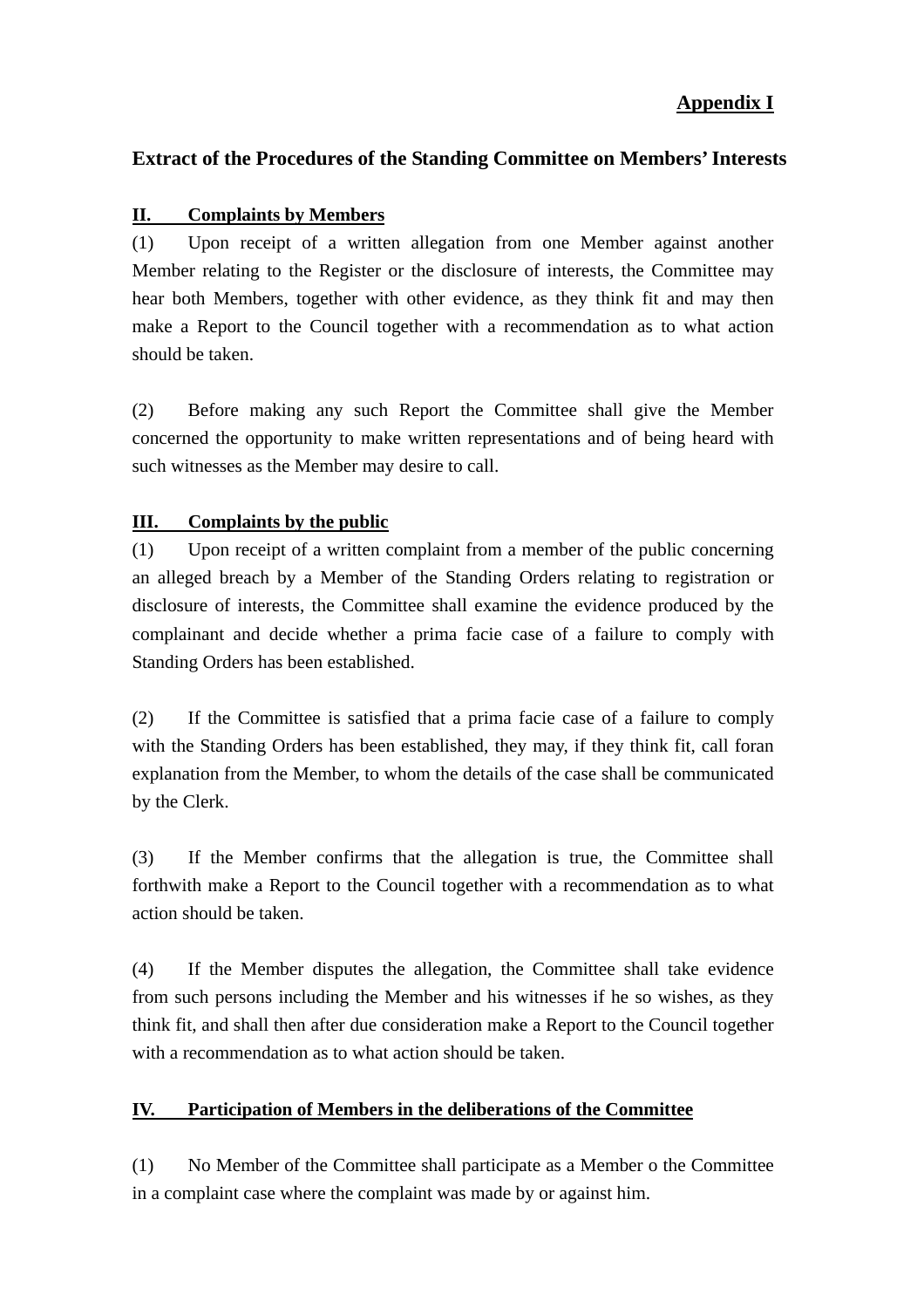**Appendix II**

# **THE PROCEDURE OF THE COMMITTEE ON MEMBERS' INTERESTS FOR HANDLING COMPLAINTS RECEIVED IN RELATION TO THE REGISTRATION AND DECLARATION OF MEMBERS' INTERESTS**

**July 1999**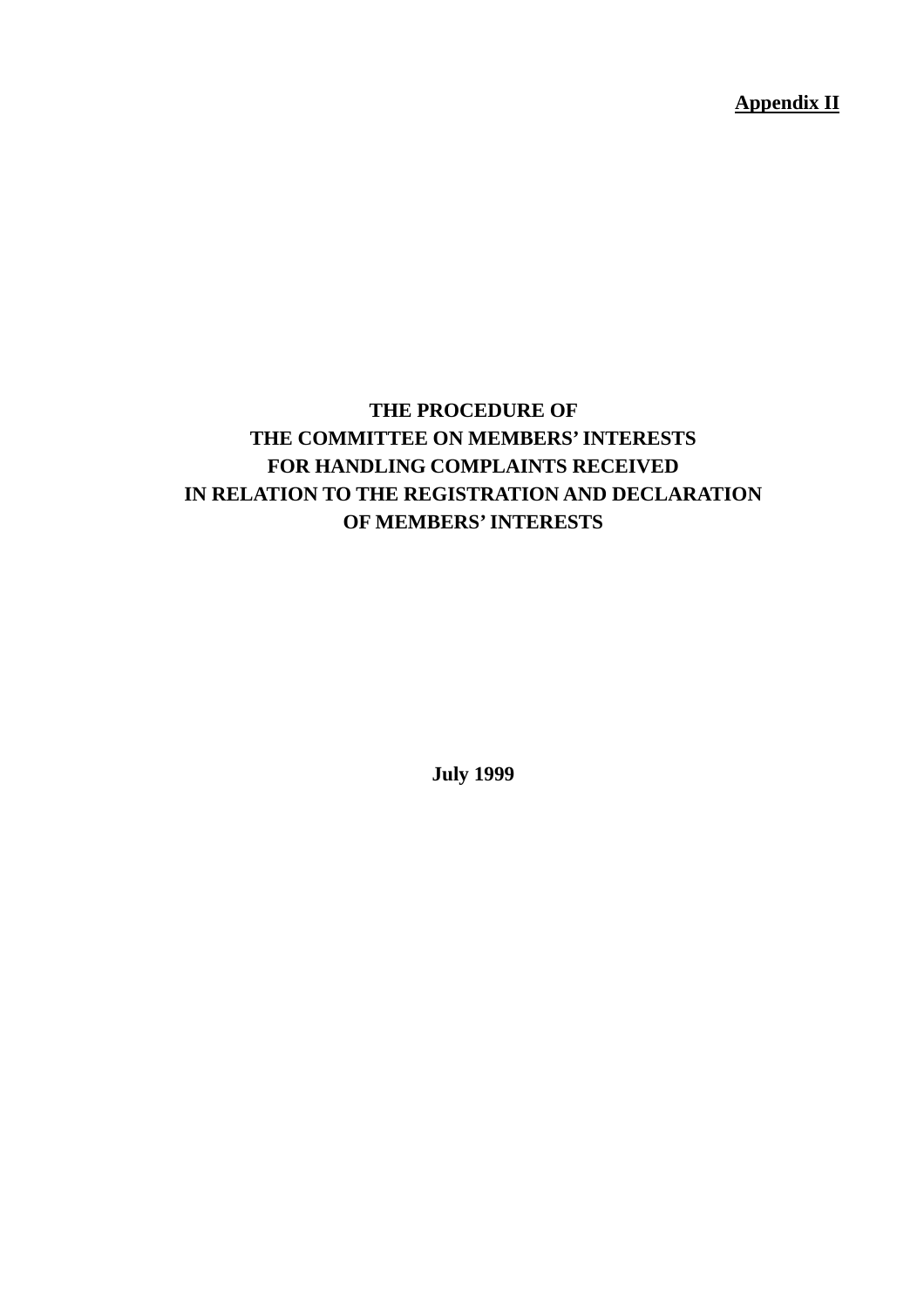# **The procedure of the Committee on Members' Interests for handling complaints received in relation to the registration and declaration of Members' interests**

### **Convening the first meeting**

- (1) Upon receipt of a written complaint by the Committee on Members' Interests (the Committee) from a Member or a member of the public (thereafter referred to as "the complainant) about the registration or declaration of interests of a Member (thereafter referred to as "the Member under complaint"), the Clerk to the Committee (the Clerk) shall forthwith contact and verify the identity of the complainant. The Clerk shall then distribute the complaint in the form of a confidential document to members of the Committee (the members) and he shall ask the Chairman of the Committee (the Chairman) to decide within two working days whether a meeting on the matter should be held (in the event of the absence of the Chairman from Hong Kong or the Member under complaint being the Chairman, the Clerk shall seek instruction from the Deputy Chairman; the same principle shall apply in subsequent paragraphs). If the Chairman or the Clerk receives a complaint by an anonymous or unidentifiable person or by a person who cannot be contacted, the Chairman shall instruct the Clerk to circulate the complaint to other members in the form of a confidential document for information. However, the Committee will not consider the complaint.
- $(2)$  In deciding whether a meeting should be held to consider the complaint received, the Chairman may decide not to hold such a meeting for the following reasons:
	- (a) the complaint is not related to the registration and declaration of Members' interests;
	- (b) the complaint is merely based on speculations, inferences or unfounded judgements;
	- (c) the complaint is made by an anonymous or unidentifiable person or by a person who cannot be contacted; or
	- (d) other reasons he deems appropriate.
- $(3)$  If the Chairman decides that the Committee should meet, he shall instruct the Clerk to arrange for the first meeting to be held within the next seven working days to consider the complaint.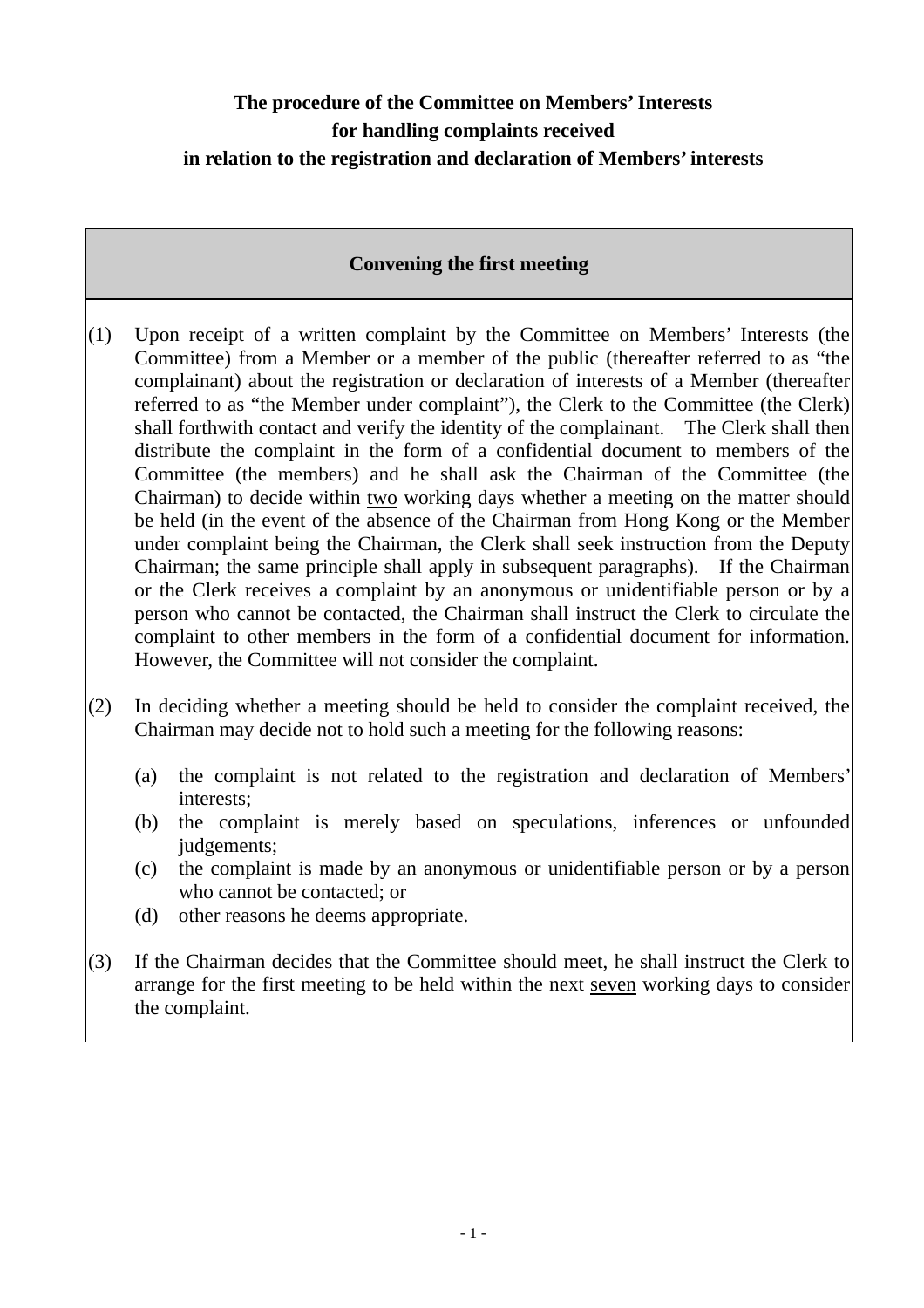- (4) If the Chairman decides not to hold such a meeting and conveys to the Clerk his decision as well his reasons for making such a decision, the Clerk shall inform other members of the Chairman's decision and his reasons. If any member indicates disagreement with the decision in writing, the Clerk shall, by way of a circular, ask the members to forward replies to him within three working days on whether a meeting should be held to consider the complaint. In the event that the Clerk receives replies in which the majority of members indicate their support for holding a meeting, he shall ask the Chairman to fix the date, the time and the venue for the meeting. The first meeting shall be held within the next seven working days.
- (5) If the Chairman makes a decision of not holding a meeting and the Clerk does not receive replies from a majority of members indicating disagreement with this decision after the expiry of the three-day deadline since the issue of the circular, the Committee will not take any further action on the complaint.

### **Preliminary consideration**

- (6) The Committee may hold a meeting or a series of meetings to consider the complaint.
- $(7)$  The purposes of such meetings are:
	- (i) To ascertain the subject of the complaint and the provisions of the Rules of Procedure relevant to the allegations in question; and
	- (ii) To gather information relevant to the complaint and the allegations in question, such as the dates, amounts of money (if any), persons involved, etc. Such information should not include media reports, information provided by anonymous persons and speculations, inferences or judgements made by individuals.
- (8) The Committee may invite the complainant to attend a meeting to provide information. The Committee may also invite the Member under complaint to attend the meeting to give explanations and to provide information. If the Member under complaint admits all the allegations at this stage, and the Committee is of the opinion that it is able to determine whether the complaint is substantiated and decides that an enquiry is not necessary, the Committee shall report to the Council and make a recommendation as to a sanction to be imposed on the Member under complaint.
- (9) The Committee may decide not to proceed with an investigation if it is of the opinion that the complaint is not substantiated.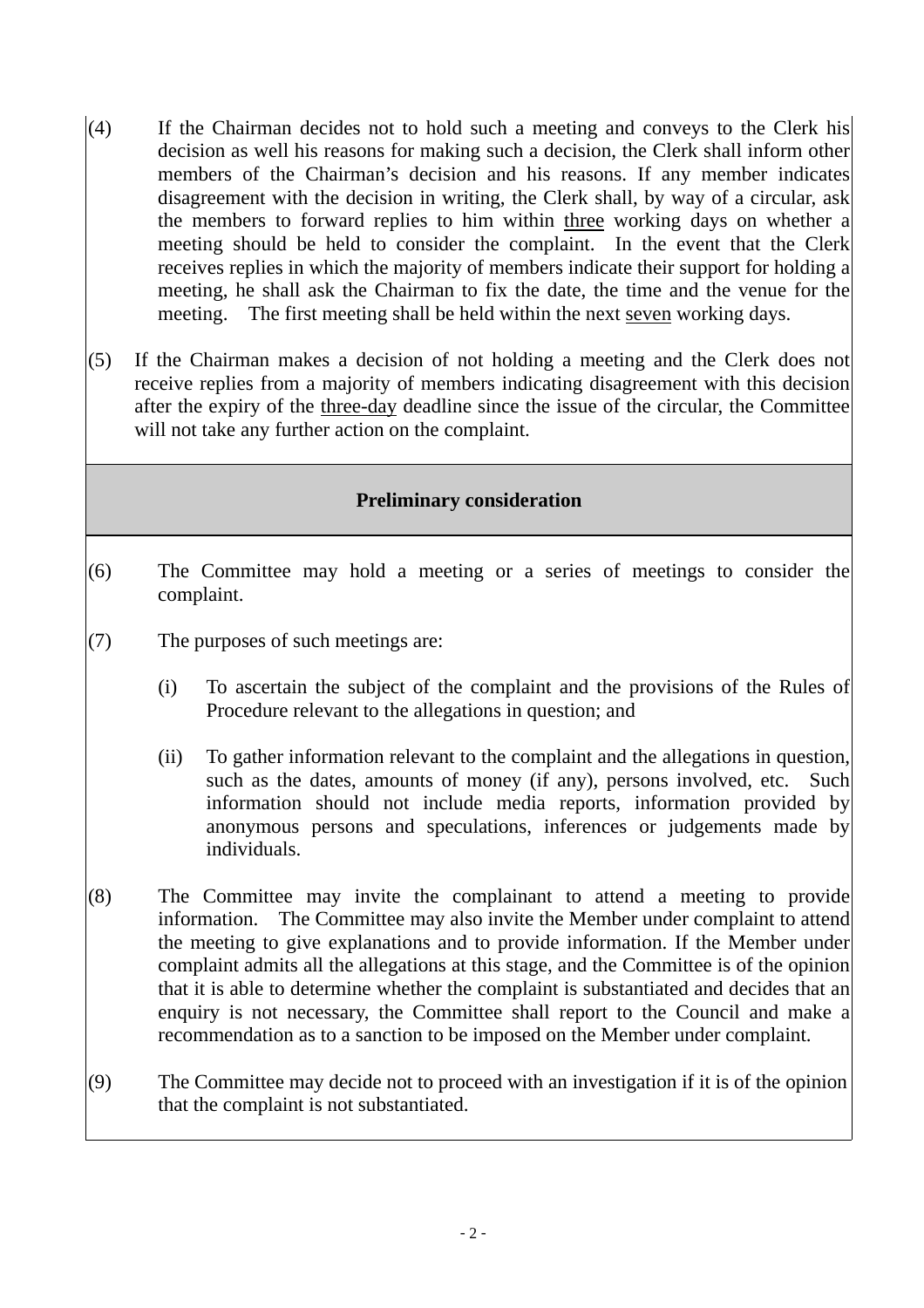# **Investigation**

- (10) If the Committee decides to conduct an investigation into the complaint, the Committee shall instruct the Clerk to convey the decision to the complainant and the Member under complaint and to provide the Member under complaint with information received in relation to the complaint.
- $(11)$  In the course of conducting an enquiry, the Committee may, in accordance with section 9(1) of the Legislative Council (Powers and Privileges) Ordinance (Cap. 382), order any person to attend before the Committee and to give evidence or to produce any paper, book, record or document in the possession or under the control of such person. The Committee may cause witnesses to be examined at a meeting upon oath. The Committee may ask the complainant, the Member under complaint and other persons to confirm upon oath the information and statements they have provided at previous meetings.
- $(12)$  The Member under complaint shall have the right to give explanations, make clarification and provide information on the subject of the complaints and the related matters.

# **The Committee's decision as to whether a complaint is substantiated**

- $(13)$  If the Committee decides that there is sufficient evidence to show and substantiate that the Member under complaint has provided false information in registering and declaring interests or has failed to register or declare registrable or declarable interests, it shall inform the complainant and the Member under complaint of its decision that the complaint is substantiated.
- $(14)$  Upon receipt of the Committee's notification of its decision that the complaint is substantiated, the Member under complaint may make a request in writing to the Committee for a review of the decision within the next seven working days, and he may submit written statements and provide any other information which is unavailable at hearings held earlier. Upon receipt of the written request for a review of the Committee's decision from the Member under complaint, the Chairman shall instruct the Clerk to arrange for a meeting to be held for such purpose within the next seven`working days to hear the explanation made by the Member under complaint and to review its earlier decision.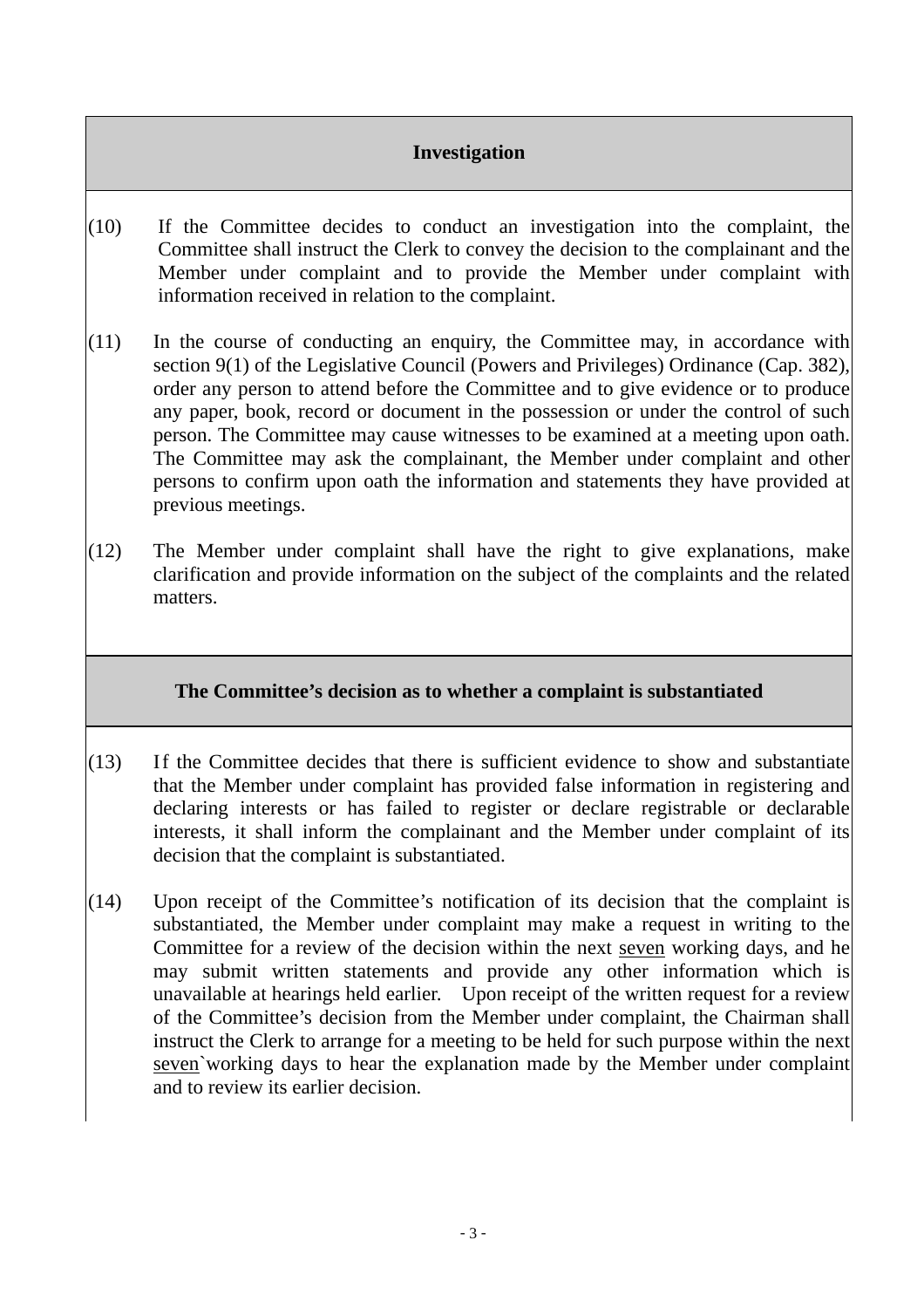- $(15)$  If the Committee is of the opinion that the complaint is substantiated, or it is still of the opinion after the review that the complaint is substantiated, the Committee shall present a report to the Council on the complaint, in which the evidence and its opinion should be set out. The Committee may also make a recommendation to the Council as to a sanction to be imposed on the Member concerned under Rule 85 of the Rules of Procedure.
- $(16)$  If the Committee is of the opinion that the complaint is not substantiated, it shall convey the decision to the complainant and the Member under complaint. The Committee may decide whether it should submit a report on this to the Council. If the Committee decides not to submit a report on this to the Council, members or any other person must not disclose any information regarding the complaint, except the evidence taken before the Committee and documents presented to it during meetings of the Committee held in public.

### **Confidentiality Requirement**

- $(17)$  The evidence taken before the Committee and documents presented to it, or its deliberations and decisions, shall not, except in the case of meetings of the Committee held in public, be disclosed by a member or by any other person before the Committee has presented its investigation report to the Council. Any member who fails to comply with this requirement may be admonished or reprimanded by the Council on a motion to that effect.
- (18) Meetings of the Committee, including those at which hearings are conducted, shall be held in camera. However, hearings shall be conducted at meetings held in public if the Member under complaint makes such a request.
- (19) The transcript of evidence taken at such hearings shall be published in full as far as possible and form part of the report of the Committee.

### **Participation of members in the deliberations of the Committee**

(20) No member of the Committee shall participate as a member of the Committee in the handling of a complaint or in the meetings of the Committee to deliberate on or inquire into a complaint where the complaint was made by or against him.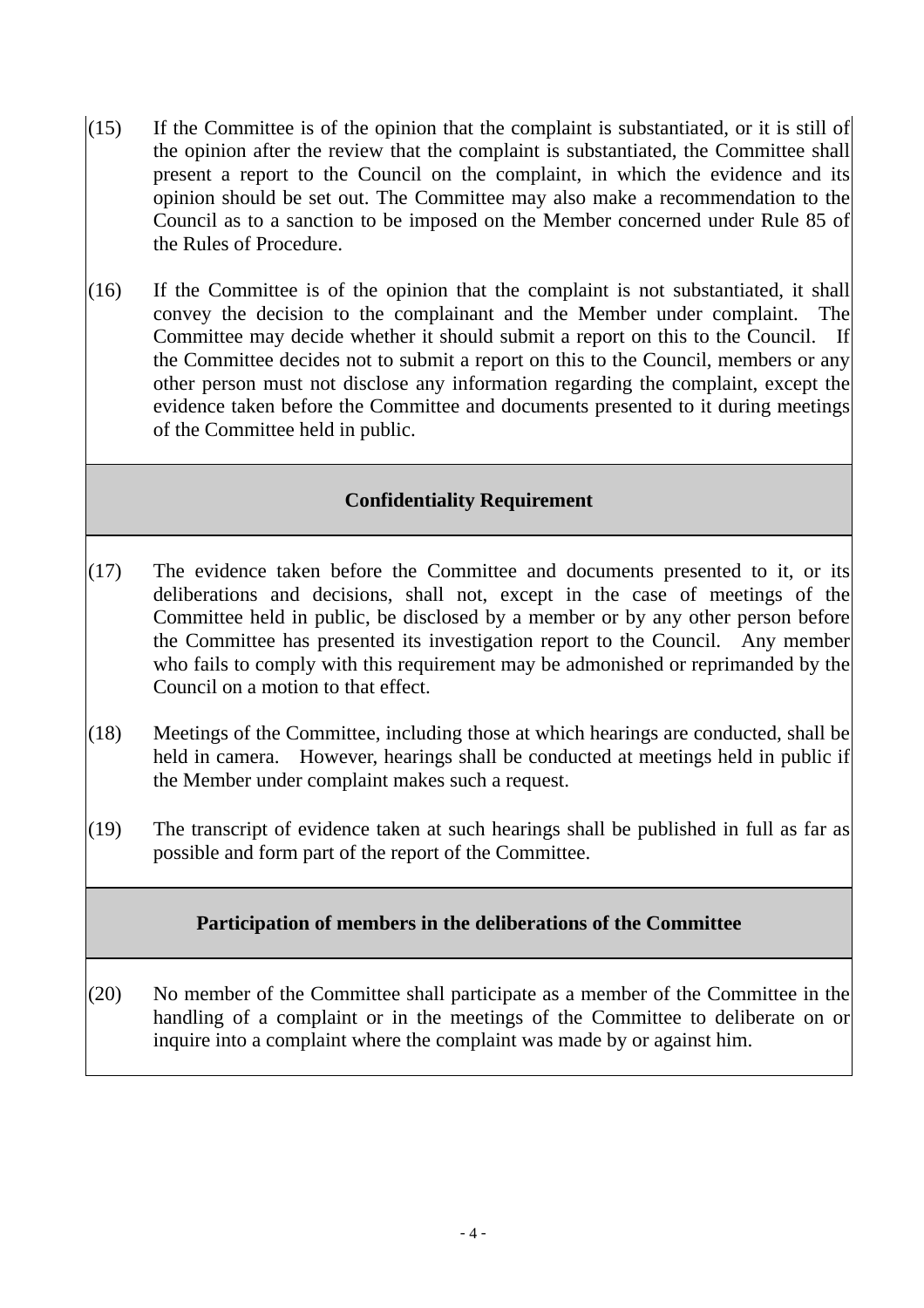**Appendix III**

# **THE PROCEDURE OF THE COMMITTEE ON MEMBERS' INTERESTS FOR HANDLING COMPLAINTS RECEIVED IN RELATION TO THE REGISTRATION OR DECLARATION OF MEMBERS' INTERESTS OR MEMBERS' CLAIMS FOR REIMBURSEMENT OF OPERATING EXPENSES**

**July 2006**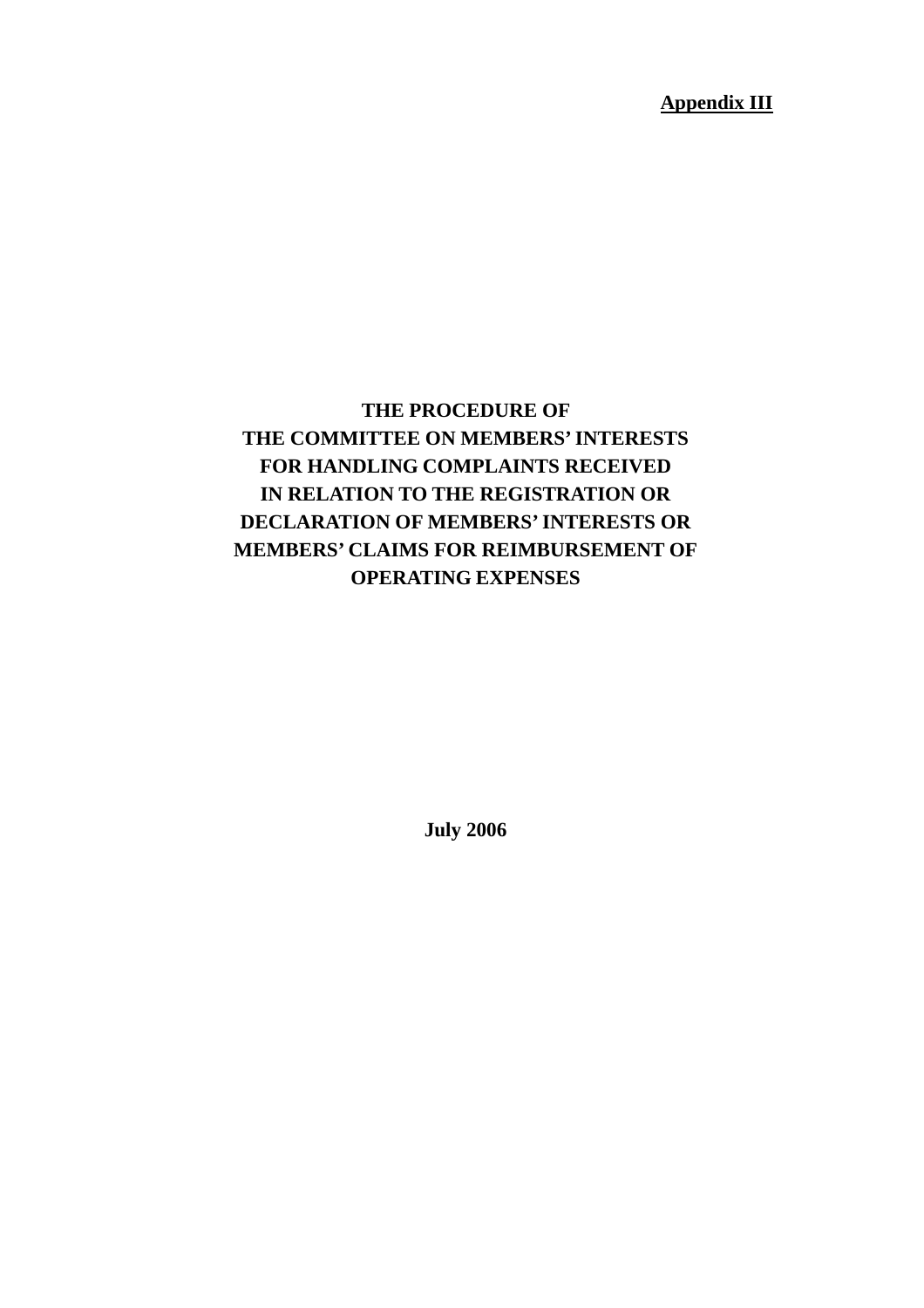# **The procedure of the Committee on Members' Interests for handling complaints received in relation to the registration or declaration of Members' interests or Members' claims for reimbursement of operating expenses**

### **Convening the first meeting**

- (1) Upon receipt of a written complaint by the Committee on Members' Interests (the Committee) from a Member or a member of the public (hereinafter referred to as "the complainant) about the registration or declaration of interests of a Member or a Member's claims for reimbursement of operating expenses (hereinafter referred to as "the Member under complaint"), the Clerk to the Committee (the Clerk) shall forthwith contact and verify the identity of the complainant. The Clerk shall then distribute the complaint in the form of a confidential document to members of the Committee (members) and he shall ask the Chairman of the Committee (the Chairman) to decide within two working days whether a meeting on the matter should be held (in the event of the absence of the Chairman from Hong Kong or the Member under complaint being the Chairman, the Clerk shall seek instruction from the Deputy Chairman; the same principle shall apply in subsequent paragraphs). If a complaint is made by an anonymous or unidentifiable person or by a person who cannot be contacted, or is made against a former Member, or is about a Member's act(s) or omission(s) which allegedly took place seven years or more prior to the date of the complaint, the Chairman shall instruct the Clerk to circulate the complaint to other members in the form of a confidential document for information. However, the Committee will not consider the complaint.
- (2) In deciding whether a meeting should be held to consider the complaint received, the Chairman may consider not to hold such a meeting for the following reasons:
	- (a) the complaint is not related to the registration or declaration of a Member's interests, or a Member's claims for reimbursement of operating expenses;
	- (b) the complaint is merely based on speculations, inferences or unfounded judgements;
	- (c) the complaint involves substantially repeated allegations which have already been dealt with by the Committee, except where fresh evidence has been produced; or
	- (d) other reasons he deems appropriate.
- $(3)$  If the Chairman decides that the Committee should meet, he shall instruct the Clerk to arrange for the first meeting to be held within the next seven working days to consider the complaint.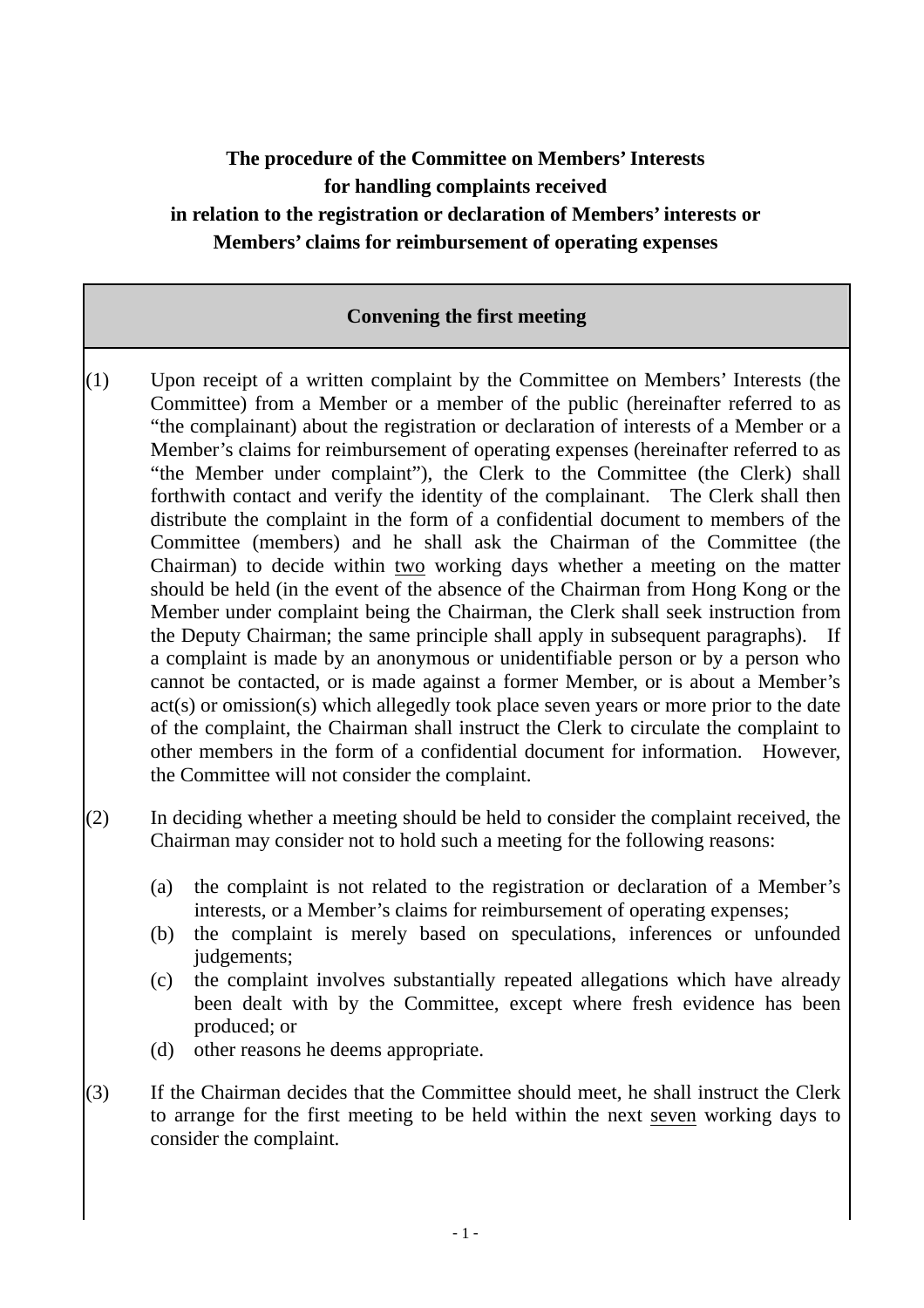- $(4)$  If the Chairman decides not to hold such a meeting and conveys to the Clerk his decision as well his reasons for making such a decision, the Clerk shall inform other members of the Chairman's decision and his reasons. If any member indicates disagreement with the decision in writing, the Clerk shall, by way of a circular, ask the members to forward replies to him within three working days on whether a meeting should be held to consider the complaint. In the event that the Clerk receives replies in which the majority of members indicate their support for holding a meeting, he shall ask the Chairman to fix the date, the time and the venue for the meeting. The first meeting shall be held within the next seven working days.
- (5) If the Chairman makes a decision of not holding a meeting and the Clerk does not receive replies from a majority of members indicating disagreement with this decision after the expiry of the three-day deadline since the issue of the circular, the Committee will not take any further action on the complaint.

### **Preliminary consideration**

- (6) The Committee may hold a meeting or a series of meetings to consider the complaint.
- (7) The purposes of such meetings are:
	- (i) To ascertain the subject of the complaint and the provisions of the Rules of Procedure relevant to the allegations in question; and
	- (ii) To gather information relevant to the complaint and the allegations in question, such as the dates, amounts of money (if any), persons involved, etc. Such information should not include media reports, information provided by anonymous persons and speculations, inferences or judgements made by individuals.
- (8) In considering a complaint relating to a Member's claims for reimbursement of operating expenses, the Committee shall, in addition to any other matter that the Committee may consider relevant, have regard to the provisions of the Guide for Reimbursement of Operating Expenses for Members of the Legislative Council.
- (9) The Committee may invite the complainant to attend a meeting(s) to provide information. The Committee may also invite the Member under complaint to attend a meeting(s) to give explanations, and provide information. At the time of making the invitation, the Committee shall inform the Member under complaint that if he refuses to attend such meeting(s) or refuses to answer questions of the Committee at such meetings, the Committee may invoke the powers under the Legislative Council (Powers and Privileges) Ordinance (Cap. 382) to order him to attend before the Committee, and to give evidence or to produce documents, and may cause him to be examined on oath.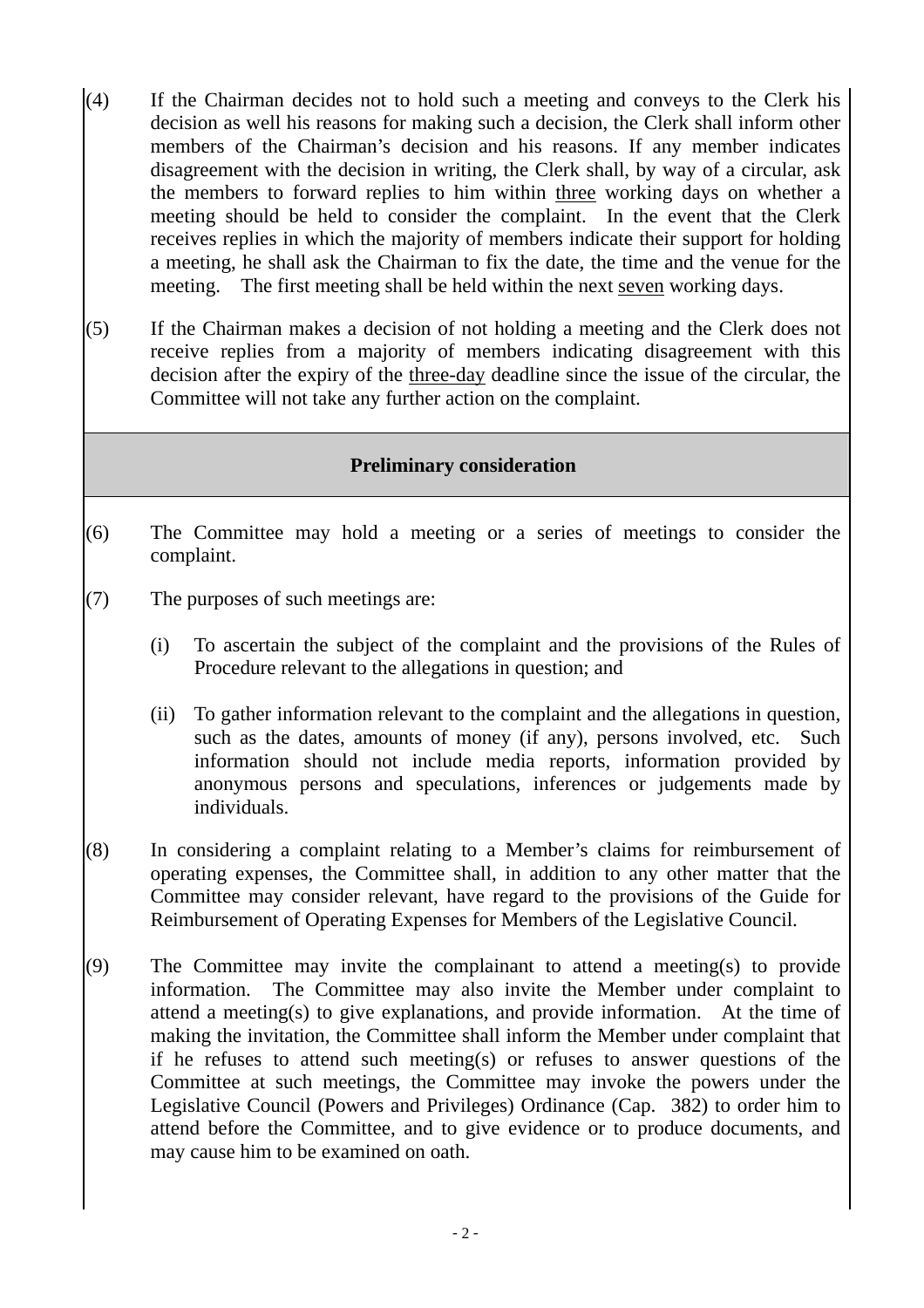- $(10)$  In attending before the Committee, the Member under complaint may be accompanied by a maximum of three persons for the purpose of giving him assistance or advice. These persons may include legal adviser(s) and they may be different persons for different meetings of the Committee. Yet, the Member under complaint must answer questions, give explanations or provide information himself. The accompanying person(s) is(are) not allowed to address the Committee.
- (11) If the Member under complaint admits all the allegations at this stage, and the Committee is of the opinion that it is able to determine whether the complaint is substantiated and decides that an enquiry is not necessary, the Committee shall report to the Council and make a recommendation as to a sanction to be imposed on the Member under complaint.
- $(12)$  The Committee may decide not to proceed with an investigation if it is of the opinion that the complaint is not substantiated.

# **Investigation**

- $(13)$  If the Committee decides to conduct an investigation into the complaint, the Committee shall instruct the Clerk to convey the decision to the complainant and the Member under complaint and to provide the Member under complaint with information received in relation to the complaint.
- $(14)$  In the course of conducting an enquiry, the Committee may, in accordance with section 9(1) of the Legislative Council (Powers and Privileges) Ordinance (Cap. 382), order any person to attend before the Committee and to give evidence or to produce any paper, book, record or document in the possession or under the control of such person. At such a hearing, the Committee may cause witnesses to be examined upon oath. The Committee may ask the complainant, the Member under complaint and other persons to confirm upon oath the information and statements they have provided at previous meetings.
- (15) The Member under complaint shall have the right to give explanations, make clarification and provide information on the subject of the complaints and the related matters. In attending before the Committee, the Member under complaint may be accompanied by a maximum of three persons for the purpose of giving him assistance or advice. These persons may include legal adviser(s) and they may be different persons for different meetings of the Committee. Yet, the Member under complaint must answer questions, give explanations or provide information himself. The accompanying person(s) is(are) not allowed to address the Committee.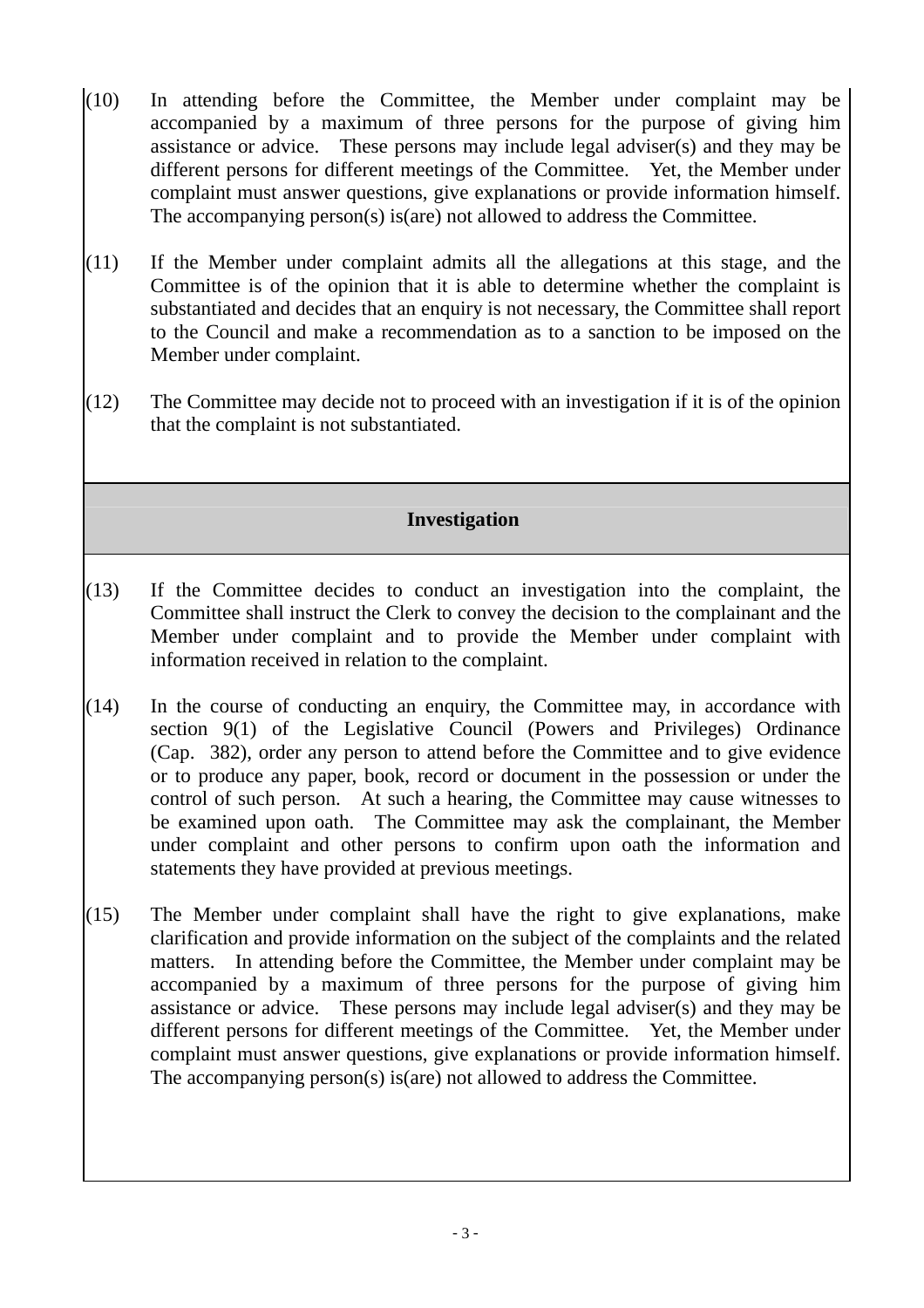### **Suspension of work on the complaint**

 $(16)$  If, during the preliminary consideration or the investigation stages, the Committee has come to the knowledge that the complaint or related matters is/are being investigated by a law enforcement agency, or is/are relating to a case pending in a court of law, the Committee may suspend its investigation until the conclusion of the investigation by the law enforcement agency or the legal proceedings.

### **The Committee's decision as to whether a complaint is substantiated**

- $(17)$  If the Committee decides that there is sufficient evidence to substantiate a complaint, it shall inform the complainant and the Member under complaint of its decision.
- (18) Upon receipt of the Committee's notification of its decision that the complaint is substantiated, the Member under complaint may make a request in writing to the Committee for a review of the decision within the next seven working days, and he may submit written statements and provide any other information which is unavailable at hearings held earlier. Upon receipt of the written request for a review of the Committee's decision from the Member under complaint, the Chairman shall instruct the Clerk to arrange for a meeting to be held for such purpose within the next seven working days to hear the explanation made by the Member under complaint and to review its earlier decision.
- $(19)$  If the Committee is of the opinion that the complaint is substantiated, or it is still of the opinion after the review that the complaint is substantiated, the Committee shall present a report to the Council on the complaint, in which the evidence and its opinion should be set out. The Committee may also make a recommendation to the Council as to a sanction to be imposed on the Member under complaint under Rule 85 of the Rules of Procedure. In considering whether or not to recommend a sanction, or what sanction to recommend, the Committee shall take into account whether the failure of the Member under complaint to comply with the relevant rule(s) of the Rules of Procedure was due to an honest mistake on his part.
- $(20)$  If the Committee is of the opinion that the complaint is not substantiated, it shall convey the decision to the complainant and the Member under complaint. The Committee may decide whether it should submit a report on this to the Council. If the Committee decides not to submit a report on this to the Council, members or any other person must not disclose any information regarding the complaint, except the evidence taken before the Committee and documents presented to it during meetings of the Committee held in public.